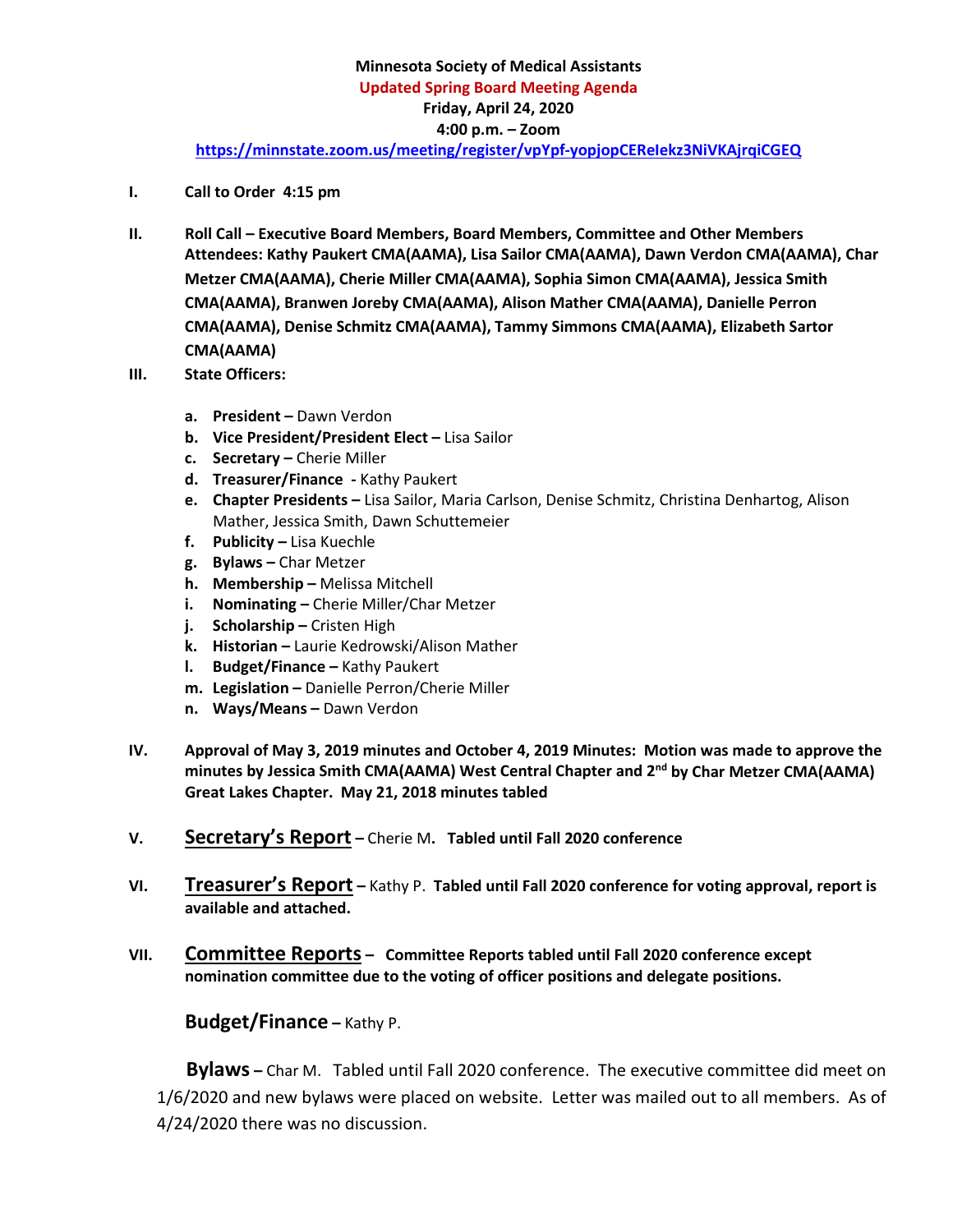#### **Historian –** Laurie K./Alison M.

4/21/20 At this time the scrapbooks are up to date through 2018. I have since our last report received photos from recent conferences. Thanks to all who have forwarded these to me. I have discussed with my co-chair and we will continue with being historians for the next year. Hope to have much to share when we can all meet again.

Also please forward any awards received from the most recent national conference Fall of 2019 so that I may updated our awards book.

**Legislation –** Danielle P./Cherie M. Tabled until Fall 2020 conference

**Membership –** Melissa M. Tabled until Fall 2020 conference

**Nominating –** Cherie M./Char M.

Nominations for President-Elect, Treasurer and Delegates for AAMA 64th Annual Conference – Sept. 11- 14, 2020 – Lake Buena Vista, Florida **Nominations received prior to the meeting included:** President-Elect: Jessica Smith CMA(AAMA) West Central Chapter Treasurer: Kathy Paukert CMA(AAMA) South Suburban Chapter Delegate Nominations: Sophia Simon CMA(AAMA) West Central Chapter Kathy Paukert CMA(AAMA) South Suburban Chapter Elizabeth Sartor CMA(AAMA) South Suburban Chapter Cherie Miller CMA (AAMA) West Central Chapter Tammy Simmon CMA(AAMA) Hennepin/Ramsey Chapter Dawn Verdon CMA(AAMA) Central Lake Chapter

**Publicity –** Lisa K.

PR/Website Committee Report 4/24/2020

New website manager has taken over MN State Society of Medical Assistants Webpage, Spin Nest out of California this past year. Marie Cole is our contact for their company. Review website, [https://www.mnsma.org/.](https://www.mnsma.org/) Spin Nest manages several other state society's webpages. Spin Nest has been easily accessible via email and phone calls. Spin Nest responds promptly to any website update request also. It has been a good relationship with them thus far and look forward to working with them in the future. Check with MN State Society treasurer for payments made to Spin Nest if you want to know cost.

Throughout the year, have been forwarding information from state society executive board members and conference chairs to Marie Cole, to post on website. MN State Society of Medical Assistants Facebook page not completed yet per direction of MN State Society of Medical Assistants Executive Board.

Respectfully Submitted,

Lisa Kuechle, CMA (AAMA)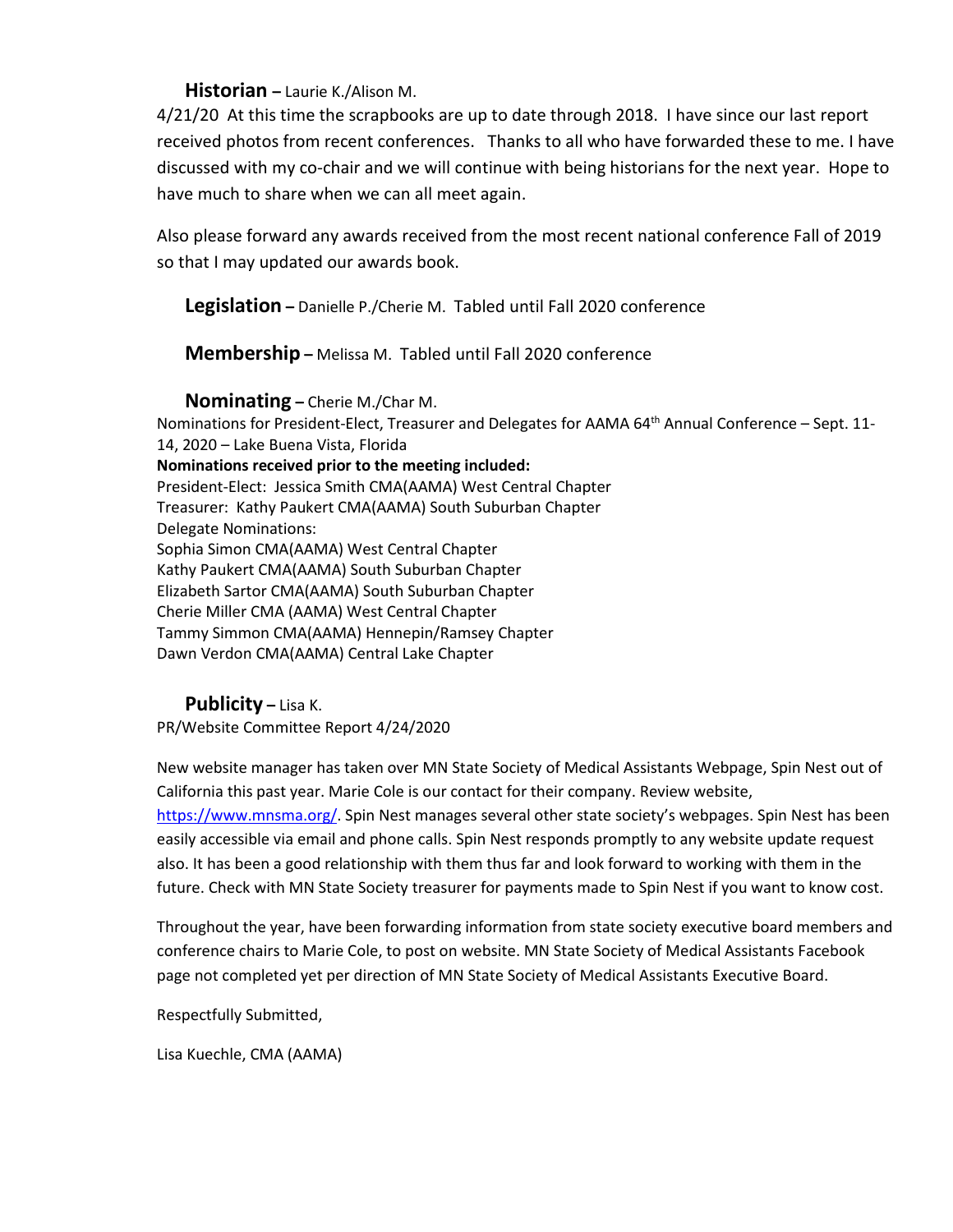### **Scholarship –** Cristen H.

April 23, 2020

MSMA Scholarship Committee Report

I mailed out 62 letters w/applications to CAAHEP and ABHES accredited programs on February 3, 2020. We received five (5) applications accepting four (4) applications. The committee (4 committee members) reviewed the applications with a 50-point checklist approach using the following criteria:

| Minnesota resident                  | 5 points  |
|-------------------------------------|-----------|
| CAAHEP/ABHES Accredited School      | 5 points  |
| Application complete                | 5 points  |
| Application met deadline            | 5 points  |
| Essay submitted                     | 5 points  |
| Faculty reference submitted         | 5 points  |
| <b>Business reference submitted</b> | 5 points  |
| Official transcript submitted       | 5 points  |
| Content of material submitted       | 10 points |

The winners of the 2020 scholarship awards are:

Madison Kubic-Anoka Technical College

Istahil Hassen-Ridgewater College

Hannah Stoffel-Dakota County Technical College

Award letters were e-mailed to each winner. Applicants that did not include all the required components were notified via email what components were missing from their application as well as applicants that were not awarded a scholarship were notified via email of their outcome. I emailed MSMA State Treasurer with the student information so they can send the awarded checks in the amount of \$1000 to each school to be applied to expenses for the scholarship awardees.

Very Respectfully,

Cristen High, MS CMA (AAMA), AHI (AMT)

MSMA Scholarship Committee

**Ways/Means –** Dawn V.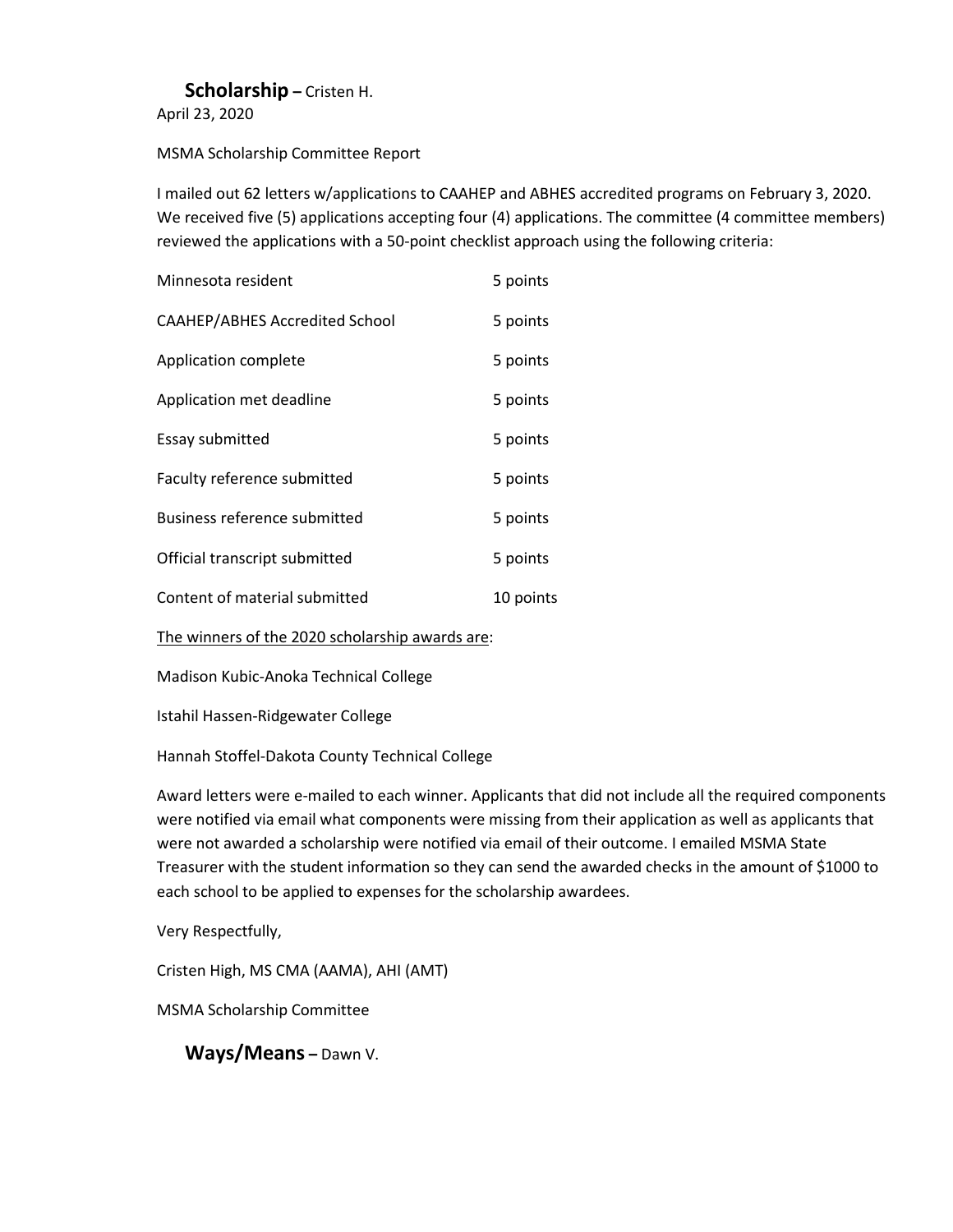## **VIII. Chapter Reports –**

#### **Central Lakes Chapter –** Lisa Sailor

In Collaboration with the East Central Chapter we were to host the spring 2020 Conference at Mille Lacs Casino on April 24-26. With the unknown events of COVID-19, the spring conference was cancelled.

Throughout the year, both chapters met to plan for our fun event. We made a Facebook Save the Date event and had about a hundred "hits", several shares and a few comments. Many members and non-members were excited to attend.

We are hopeful that Grand Casino Mille Lacs will be able to host our fall conference in October 2020.

Respectfully submitted,

Lisa Sailor, MS, CMA (AAMA) Central Lakes Chapter President

**East Central –** Maria Carlson

## East Central Chapter Report, April 2020

Spring 2020 Conference Planning:

In the spring of 2019, our chapter teamed up with Central Lakes Chapter to co-host the Spring 2020 conference that was scheduled for April 24-26, 2020 to be held at Grand Casino Mille Lacs. Due to the pandemic, the event has been canceled/postponed. We have had further discussion about co-hosting the Fall Symposium with the possibility of making it an extended event at Grand Casino Mille Lacs to take advantage of the planning that has already been done. The planning committee has worked hard, met several times and communicated through email to ensure this is a successful event for everyone in attendance. It's been an inspiring collaboration of dedicated and passionate Medical Assistants and we look forward to bringing our plans to fruition.

Respectfully submitted,

Maria Carlson, CMA (AAMA) President, East Central Chapter

**Great Lakes –** Denise Schmitz No activity to report.

**Hennepin/Ramsey –** Christina Denhartog. No response.

**Southeast –** Dawn Schuttemeier. No response.

#### **South Suburban –** Alison Mather

The south suburban chapter has not been doing anything after the fall conference. It was a good conference for us along with a lot of learning with it, as it was the first one we did without someone who had planned thing in the past. I don't have what we made on it. The fundraiser for Lyli went well and her mother loved the fact she could share her with us.

Alison Mather CMA(AAMA)

South Suburban Chapter President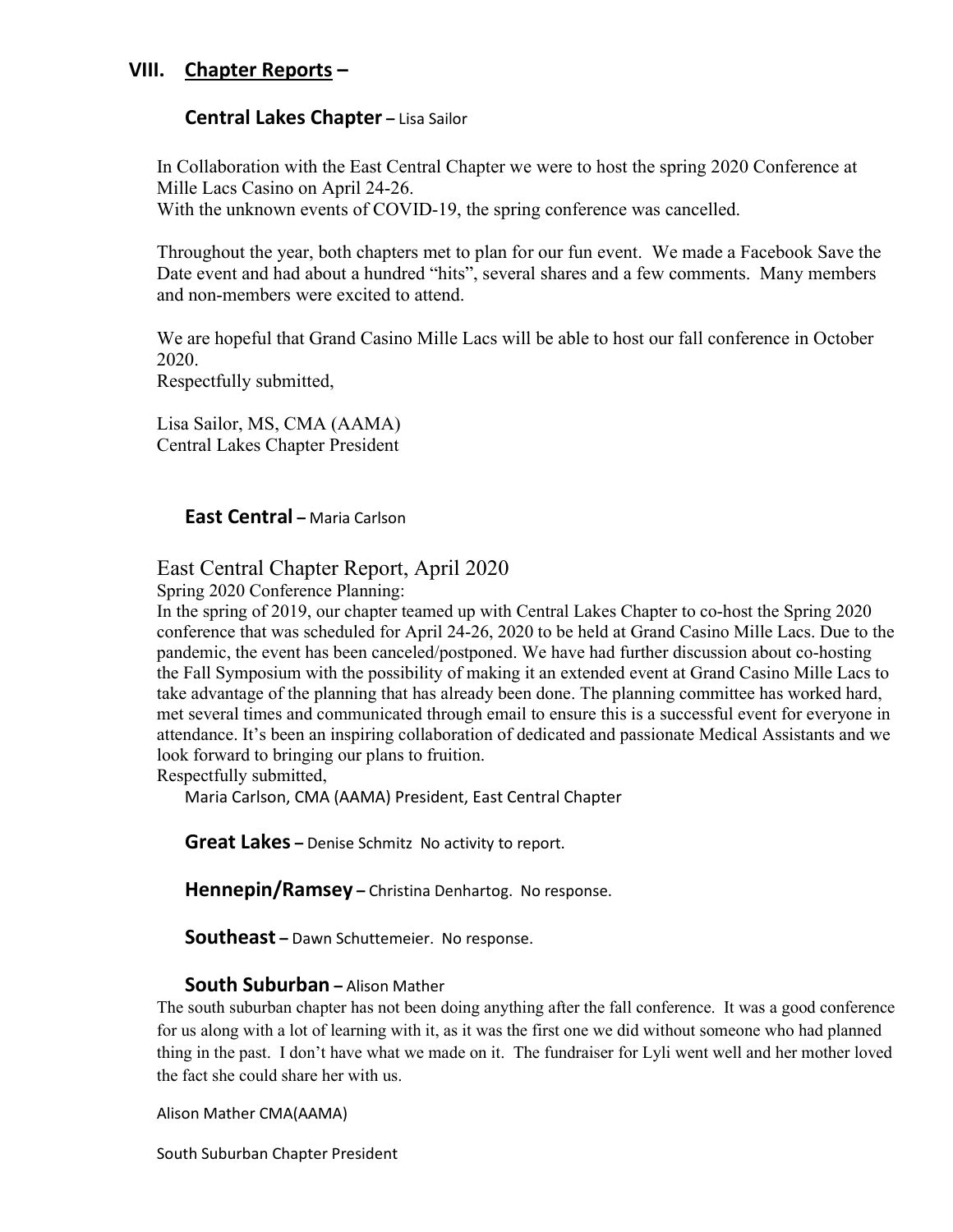#### **West Central –** Jessica Smith

West Central Chapter Report of Medical Assistants April 2020

In the last year our board has been working on setting up policies for our chapter. We as a chapter have not had anything written for our chapter and the duties of our officers. We have been working on coming up with descriptions for each of our board positions outlining what the expectations of each of those positions entails. We plan on getting binders for each position so we can hand those binders off to the next officers elected so they have a description of their job title. We had planned on presenting our work at the Spring Conference during our chapter meeting for review, but that has since been postponed. We will table it until the Fall conference of 2020.

Our board also wants to implement a code of conduct or ethics for the chapter to have in writing. We have not as a board moved forward yet with this idea as we were going to get input from fellow members at the Spring conference. We will reevaluate this after the fall conference once we have a chance to talk to our fellow colleagues.

We are also in the beginning stages of planning the Spring 2021 conference with the South Central Chapter. At this time our hopes are to host the conference in the Mankato area. In our last chapter report there was a big focus on most the clinics in our area transitioning to the new EMR Epic. It was a big change for a lot of our members and most clinics have been using the system for awhile now and things are going much better. We look forward to seeing everyone at the Fall Conference and can't wait to showcase Mankato at the Spring conference!

Jessica Smith CMA (AAMA), West Central Chapter President

### **IX. Old Business - Postponed until Oct. conference**

- **a. Set up a MSMA Facebook Page**
- **b. Revisit Reimbursement Discussion for Conference Registrations for those serving as State Executive Officers**

### **X. New Business –**

- **a. Announcement of 2022 National Conference Hosts – MINNESOTA!!**
- **b. Sympathy Extended to MSMA Member – Wanda Williams-Baugh – Daughter's Death – Card sent on behalf of board**
- **c. Donation from State to Each Chapter to Put Toward a Needed Cause in Area due to Coronavirus. Each chapter will receive \$200 to be donated to an organization of their choice. The chapter will donate \$200 or more if they wish and upon receipt provided to the MSMA State Treasurer Kathy Paukert CMA(AAMA) that chapter will be reimbursed \$200. If the chapter chooses to donate less than \$200, reimbursement will be adjusted. Motion was made by Char Metzer CMA(AAMA) Great Lakes Chapter and 2nd by Branwen Jorenby CMA(AAMA) Hennepin Ramsey Chapter. Attendees were all in favor.**
- **d. Donate to Compassion Connection - Spring Conference Fundraiser Cause**
- **e. MN has 5 delegates - 2020 AAMA House of Delegates, Natl. AAMA Conf., Sept. 11-14, 2020 – Lake Buena Vista, FL -**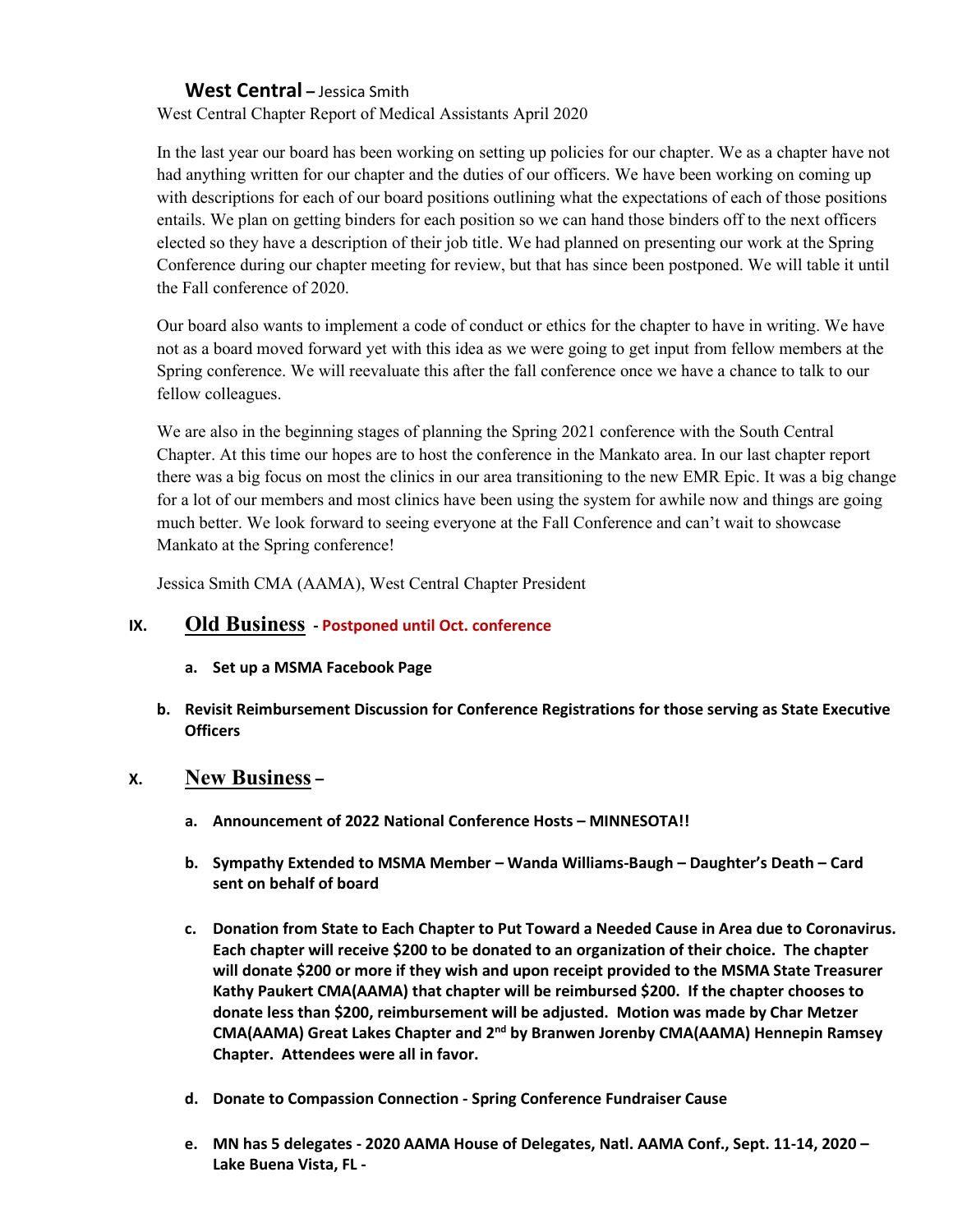Delegate Nominations Received prior to meeting, nominations were checked and verified to be members in good standing. No nominations were received from the floor. President and President Elect hold 2 of the 5 positions. Members in attendance were instructed to vote for no more than 4 nominees.

#### **Nominees included:**

Sophia Simon CMA(AAMA) West Central Chapter Kathy Paukert CMA(AAMA) South Suburban Chapter Elizabeth Sartor CMA(AAMA) South Suburban Chapter Cherie Miller CMA (AAMA) West Central Chapter Tammy Simmon CMA(AAMA) Hennepin/Ramsey Chapter Dawn Verdon CMA(AAMA) Central Lake Chapter Votes were sent securely to Cherie Miller CMA(AAMA) State Secretary and Nomination Committee Co-Chair votes were counted x 3 and the results of the vote is:

**Delegates:** Sophia Simon CMA(AAMA) West Central Chapter, Kathy Paukert CMA(AAMA) South Suburban Chapter, and Elizabeth Sartor CMA(AAMA) South Suburban Chapter. Alternate Tammy Simmon CMA(AAMA) Hennepin/Ramsey Chapter

#### **f. Elect President-Elect and Treasurer -**

Nominations received prior to the meeting were checked and verified to be members in good standing.

#### **President Elect:**

President-Elect: Jessica Smith CMA(AAMA) West Central Chapter Nominations received from the floor and checked and verified to be member in good standing: President-Elect: Denise Schmitz CMA(AAMA) Great Lakes Chapter

#### **Treasurer:**

Treasurer: Kathy Paukert CMA(AAMA) South Suburban Chapter

Members in attendance were instructed to choose one candidate for President Elect and one candidate for Treasurer.

Votes were sent securely to Cherie Miller CMA(AAMA) State Secretary and Nomination Committee Co-Chair votes were counted x 3 and the results of the vote is:

**President Elect:** Denise Schmitz CMA(AAMA) Great Lakes Chapter **Treasurer:** Kathy Paukert CMA(AAMA) South Suburban Chapter

- **g. Increase Number of MSMA Scholarship Awards? Postponed until Oct. conference**
- **h. Revised Delegate Application and Contract Form – Posted on MSMA website**
- **i. Updated State Bylaws – To be voted on at annual meeting in October**

## **XI. Upcoming Events – State Conferences –**

- **a. 2020 Spring Conference – Hosts: East Central and Central Lakes Chapters – Grand Casino – Mille Lacs, April 24-26, 2020 – Cancelled Due to Coronavirus**
- **b. 2020 Fall Symposium – Hosts: Executive Board – Anoka Tech – Sat., Oct. 3, 2020 Watch for Updates**
- **c. 2021 Spring Conference – Hosts: South East/West Central Chapters - TBD**
- **d. 2021 Fall Symposium – Hosts: Executive Board - TBD**
- **e. 2022 Spring Conference – Hosts: Hennepin Ramsey – 60th Anniversary - TBD**